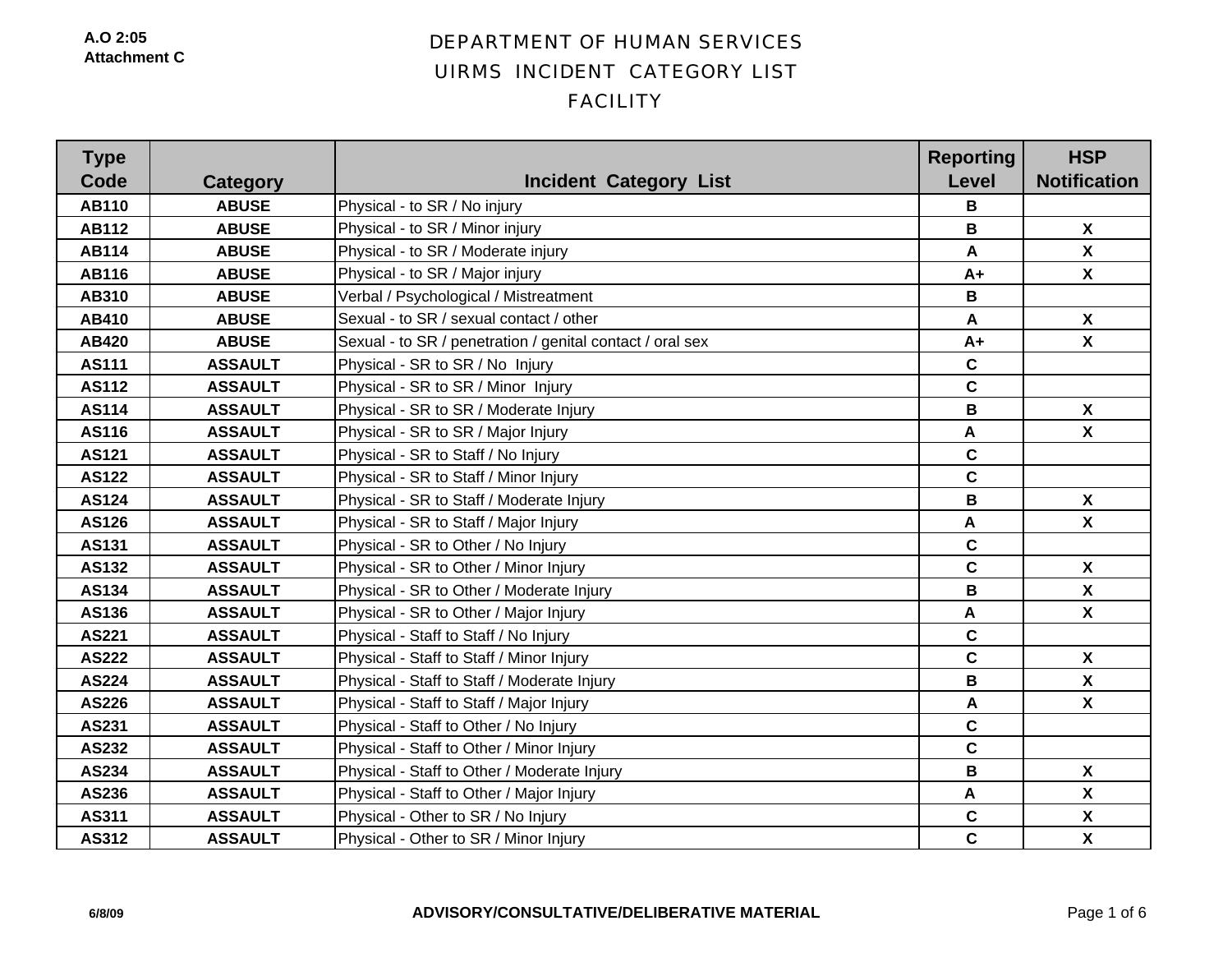**A.O 2:05Attachment C**

| <b>Type</b><br>Code | Category                 | <b>Incident Category List</b>                            | <b>Reporting</b><br>Level | <b>HSP</b><br><b>Notification</b> |
|---------------------|--------------------------|----------------------------------------------------------|---------------------------|-----------------------------------|
| AS314               | <b>ASSAULT</b>           | Physical - Other to SR / Moderate Injury                 | В                         | $\boldsymbol{X}$                  |
| AS316               | <b>ASSAULT</b>           | Physical - Other to SR / Major Injury                    | A                         | $\mathbf{x}$                      |
| AS321               | <b>ASSAULT</b>           | Physical - Other to Staff / No Injury                    | $\mathbf c$               |                                   |
| AS322               | <b>ASSAULT</b>           | Physical - Other to Staff / Minor Injury                 | $\mathbf c$               |                                   |
| AS324               | <b>ASSAULT</b>           | Physical - Other to Staff / Moderate Injury              | В                         | $\boldsymbol{X}$                  |
| AS326               | <b>ASSAULT</b>           | Physical - Other to Staff / Major Injury                 | A                         | $\boldsymbol{\mathsf{X}}$         |
| AS331               | <b>ASSAULT</b>           | Physical - Other to Other / No Injury                    | $\mathbf c$               |                                   |
| AS332               | <b>ASSAULT</b>           | Physical - Other to Other / Minor Injury                 | $\mathbf c$               |                                   |
| AS334               | <b>ASSAULT</b>           | Physical - Other to Other / Moderate Injury              | B                         | $\boldsymbol{X}$                  |
| AS336               | <b>ASSAULT</b>           | Physical - Other to Other / Major Injury                 | A                         | $\boldsymbol{X}$                  |
| <b>CN110</b>        | <b>CONTRABAND</b>        | Alcohol - SR - Possession / Use                          | В                         |                                   |
| <b>CN120</b>        | <b>CONTRABAND</b>        | Drugs - SR - Possession / Use                            | B                         | $\boldsymbol{X}$                  |
| <b>CN210</b>        | <b>CONTRABAND</b>        | Alcohol - Staff - Possession / Use                       | A                         | $\boldsymbol{\mathsf{X}}$         |
| <b>CN220</b>        | <b>CONTRABAND</b>        | Drugs - Staff - Possession / Use                         | A                         | $\boldsymbol{\mathsf{X}}$         |
| <b>CN310</b>        | <b>CONTRABAND</b>        | Weapons - SR - Staff / Possession / Use                  | A                         | $\boldsymbol{\mathsf{X}}$         |
| <b>CN320</b>        | <b>CONTRABAND</b>        | Threat to life / safety - determined by Facility         | $\mathbf c$               |                                   |
| <b>CN321</b>        | <b>CONTRABAND</b>        | Threat to life / safety - determined by Law Enforcement  | $\mathbf c$               | $\boldsymbol{\mathsf{X}}$         |
| <b>CR110</b>        | <b>CRIMINAL ACTIVITY</b> | Disorderly Person - SR                                   | B                         | $\boldsymbol{\mathsf{X}}$         |
| <b>CR120</b>        | <b>CRIMINAL ACTIVITY</b> | Indictable Offense - SR                                  | A                         | $\boldsymbol{\mathsf{X}}$         |
| <b>CR210</b>        | <b>CRIMINAL ACTIVITY</b> | Disorderly Person - Staff                                | B                         | $\pmb{\mathsf{X}}$                |
| <b>CR220</b>        | <b>CRIMINAL ACTIVITY</b> | Indictable Offense - Staff                               | A                         | $\boldsymbol{\mathsf{X}}$         |
| <b>CR310</b>        | <b>CRIMINAL ACTIVITY</b> | Disorderly Person - Other                                | B                         | $\boldsymbol{\mathsf{X}}$         |
| <b>CR320</b>        | <b>CRIMINAL ACTIVITY</b> | Indictable Offense - Other                               | Α                         | $\boldsymbol{\mathsf{X}}$         |
| <b>CR410</b>        | <b>CRIMINAL ACTIVITY</b> | Identity theft - Employee victim / perpetrator           | A                         | $\boldsymbol{\mathsf{X}}$         |
| <b>CR420</b>        | <b>CRIMINAL ACTIVITY</b> | Identity theft - SR victim / perpetrator                 | A                         | $\boldsymbol{\mathsf{X}}$         |
| <b>DL010</b>        | <b>DANIELLE'S LAW</b>    | Life threatening emergency - Medical / 911 called        | В                         |                                   |
| <b>DL011</b>        | DANIELLE'S LAW           | Life threatening emergency - Medical / 911 not called    | A                         |                                   |
| <b>DL020</b>        | DANIELLE'S LAW           | Life threatening emergency - Behavioral / 911 called     | B                         |                                   |
| <b>DL021</b>        | DANIELLE'S LAW           | Life threatening emergency - Behavioral / 911 not called | A                         |                                   |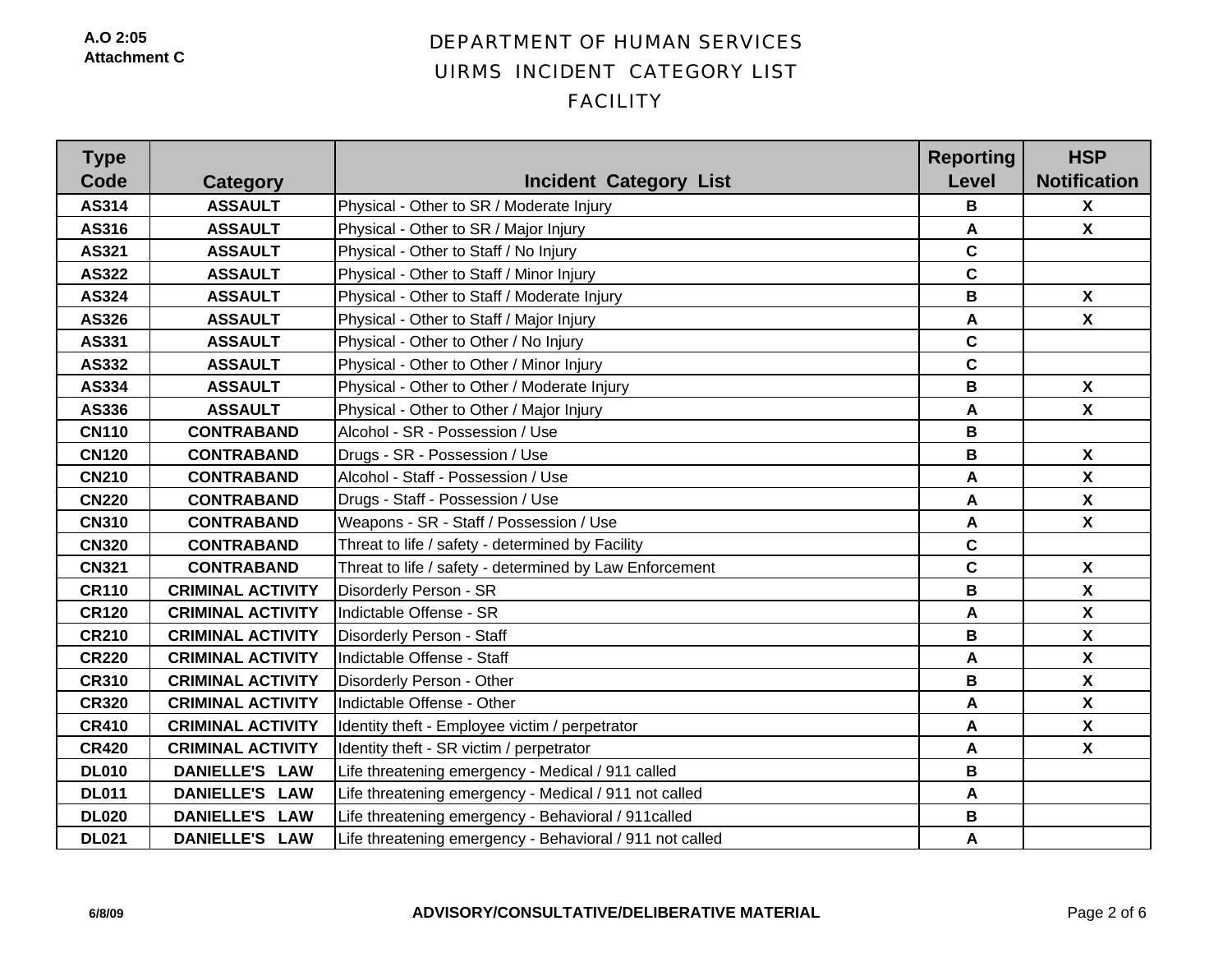| <b>Type</b><br>Code | Category            | <b>Incident Category List</b>                                                              | <b>Reporting</b><br><b>Level</b> | <b>HSP</b><br><b>Notification</b> |
|---------------------|---------------------|--------------------------------------------------------------------------------------------|----------------------------------|-----------------------------------|
| <b>DT110</b>        | <b>DEATH</b>        | Expected - Medical Condition / Disability / Illness                                        | A                                | $\boldsymbol{X}$                  |
| <b>DT210</b>        | <b>DEATH</b>        | Unexpected - Sudden (i.e. choking / medical incident)                                      | $A+$                             | $\boldsymbol{\mathsf{X}}$         |
| <b>DT310</b>        | <b>DEATH</b>        | Unexpected - Suicide                                                                       | $A+$                             | $\boldsymbol{X}$                  |
| <b>DT320</b>        | <b>DEATH</b>        | Unexpected - Accidental                                                                    | $A+$                             | $\boldsymbol{\mathsf{X}}$         |
| <b>DT330</b>        | <b>DEATH</b>        | Unexpected - Homicide                                                                      | $A+$                             | $\boldsymbol{\mathsf{X}}$         |
| <b>DT410</b>        | <b>DEATH</b>        | Unexpected - Undetermined manner                                                           | $A+$                             | $\boldsymbol{X}$                  |
| <b>EE100</b>        | <b>ERROR CODE</b>   | Facility incident entered in error                                                         | $\mathbf c$                      |                                   |
| <b>EL100</b>        | <b>ELOPEMENT</b>    | Criminal status (i.e. KROL / IST / NGRI / Detainer / Sex offender) - located on<br>campus  | $\mathbf c$                      |                                   |
| <b>EL110</b>        | <b>ELOPEMENT</b>    | Criminal status (i.e. KROL / IST / NGRI / Detainer / Sex offender) - located off<br>campus | $A+$                             | $\boldsymbol{X}$                  |
| <b>EX110</b>        | <b>EXPLOITATION</b> | Improper use of SR by staff                                                                | A                                | $\boldsymbol{\mathsf{X}}$         |
| <b>EX120</b>        | <b>EXPLOITATION</b> | Improper use of SR's funds by staff                                                        | B                                | $\boldsymbol{X}$                  |
| <b>IN112</b>        | <b>INJURY</b>       | Accidental - SR / Minor                                                                    | $\mathbf c$                      |                                   |
| <b>IN114</b>        | <b>INJURY</b>       | Accidental - SR / Moderate                                                                 | $\mathbf B$                      |                                   |
| <b>IN116</b>        | <b>INJURY</b>       | Accidental - SR / Major                                                                    | A                                |                                   |
| <b>IN121</b>        | <b>INJURY</b>       | Fall - seizure related - SR / No injury                                                    | $\mathbf C$                      |                                   |
| <b>IN122</b>        | <b>INJURY</b>       | Fall - seizure related - SR / Minor                                                        | $\mathbf c$                      |                                   |
| <b>IN124</b>        | <b>INJURY</b>       | Fall - seizure related - SR / Moderate                                                     | B                                |                                   |
| <b>IN126</b>        | <b>INJURY</b>       | Fall - seizure related - SR / Major                                                        | A                                |                                   |
| <b>IN131</b>        | <b>INJURY</b>       | Fall - Unsteady gait - SR / No injury                                                      | $\mathbf c$                      |                                   |
| <b>IN132</b>        | <b>INJURY</b>       | Fall - Unsteady gait - SR / Minor                                                          | $\mathbf c$                      |                                   |
| <b>IN134</b>        | <b>INJURY</b>       | Fall - Unsteady gait - SR / Moderate                                                       | B                                |                                   |
| <b>IN136</b>        | <b>INJURY</b>       | Fall - Unsteady gait - SR / Major                                                          | A                                |                                   |
| <b>IN212</b>        | <b>INJURY</b>       | Self-injurious behavior - SR / Minor                                                       | $\mathbf c$                      |                                   |
| <b>IN214</b>        | <b>INJURY</b>       | Self-injurious behavior - SR / Moderate                                                    | $\mathbf B$                      |                                   |
| <b>IN216</b>        | <b>INJURY</b>       | Self-injurious behavior - SR / Major                                                       | A                                |                                   |
| <b>IN221</b>        | <b>INJURY</b>       | PICA - Ingestion / No injury                                                               | $\mathbf c$                      |                                   |
| <b>IN222</b>        | <b>INJURY</b>       | PICA - Ingestion / Minor                                                                   | $\mathbf c$                      |                                   |
| <b>IN224</b>        | <b>INJURY</b>       | PICA - Ingestion / Moderate                                                                | B                                |                                   |
| <b>IN226</b>        | <b>INJURY</b>       | PICA - Ingestion / Major                                                                   | A                                |                                   |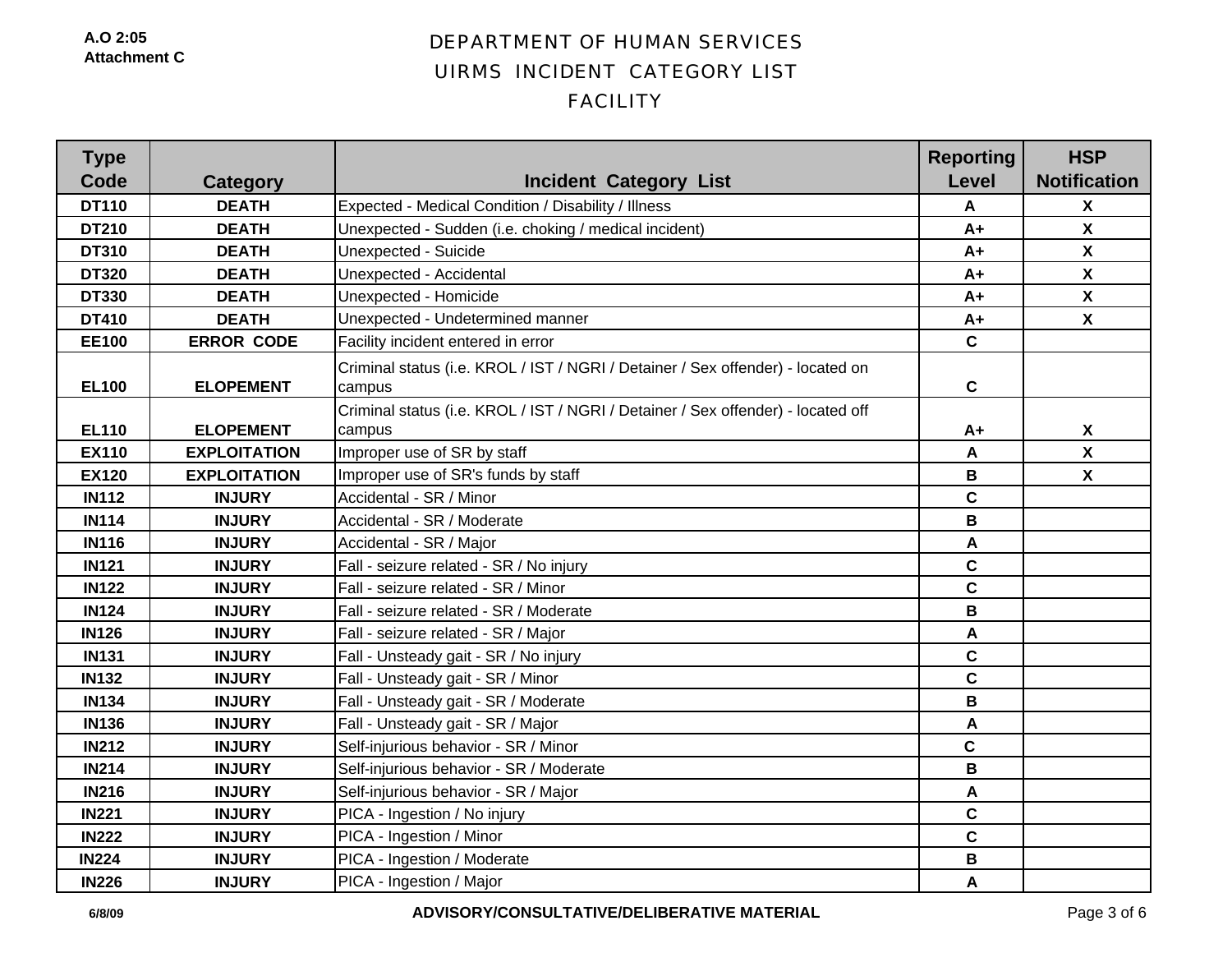| <b>Type</b><br>Code | Category       | <b>Incident Category List</b>                                                                            | <b>Reporting</b><br><b>Level</b> | <b>HSP</b><br><b>Notification</b> |
|---------------------|----------------|----------------------------------------------------------------------------------------------------------|----------------------------------|-----------------------------------|
| <b>IN312</b>        | <b>INJURY</b>  | Unknown Origin - SR / Minor                                                                              | $\mathbf c$                      |                                   |
| <b>IN314</b>        | <b>INJURY</b>  | Unknown Origin - SR / Moderate                                                                           | В                                |                                   |
| <b>IN316</b>        | <b>INJURY</b>  | Unknown Origin - SR / Major                                                                              | A                                |                                   |
| <b>IN422</b>        | <b>INJURY</b>  | Work related - Staff / Minor                                                                             | $\mathbf c$                      |                                   |
| <b>IN424</b>        | <b>INJURY</b>  | Work related - Staff / Moderate                                                                          | B                                |                                   |
| <b>IN426</b>        | <b>INJURY</b>  | Work related - Staff / Major                                                                             | A                                |                                   |
| <b>IN432</b>        | <b>INJURY</b>  | Non-Work related (on campus) - Staff / Minor                                                             | $\mathbf c$                      |                                   |
| <b>IN434</b>        | <b>INJURY</b>  | Non-Work related (on campus) - Staff / Moderate                                                          | В                                |                                   |
| <b>IN436</b>        | <b>INJURY</b>  | Non-Work related (on campus) - Staff / Major                                                             | A                                |                                   |
| <b>IN442</b>        | <b>INJURY</b>  | Other - Any injury level                                                                                 | B                                |                                   |
| <b>IN512</b>        | <b>INJURY</b>  | <b>Restraint Related / Minor</b>                                                                         | $\mathbf c$                      |                                   |
| <b>IN514</b>        | <b>INJURY</b>  | <b>Restraint Related / Moderate</b>                                                                      | B                                |                                   |
| <b>IN516</b>        | <b>INJURY</b>  | <b>Restraint Related / Major</b>                                                                         | A                                |                                   |
| <b>MD110</b>        | <b>MEDICAL</b> | Disease / Illness - single incident reportable to DHSS                                                   | В                                |                                   |
| <b>MD120</b>        | <b>MEDICAL</b> | Disease / Illness - communicable with operational impact                                                 | A                                |                                   |
| <b>MD200</b>        | <b>MEDICAL</b> | Medication / Treatment Error - procedural / staff performance issues                                     | $\mathbf c$                      |                                   |
| <b>MD210</b>        | <b>MEDICAL</b> | Medication / Treatment Error - potentially serious effect                                                | $\mathbf c$                      |                                   |
| <b>MD220</b>        | <b>MEDICAL</b> | Medication / Treatment Error - serious effect                                                            | A                                |                                   |
| <b>MD310</b>        | <b>MEDICAL</b> | Choking / swallowing - No Injury                                                                         | $\mathbf c$                      |                                   |
| <b>MD312</b>        | <b>MEDICAL</b> | Choking / swallowing - Minor Injury                                                                      | $\mathbf c$                      |                                   |
| <b>MD314</b>        | <b>MEDICAL</b> | Choking / swallowing - Moderate Injury                                                                   | В                                |                                   |
| <b>MD316</b>        | <b>MEDICAL</b> | Choking / swallowing - Major Injury                                                                      | A                                |                                   |
| <b>MD410</b>        | <b>MEDICAL</b> | <b>Missing Controlled Drugs</b>                                                                          | B                                | $\boldsymbol{\mathsf{X}}$         |
| <b>MD510</b>        | <b>MEDICAL</b> | Admission Outside Hospital (bowel obstruction, dehydration, aspiration pneumonia &<br>Emergency Surgery) | $\mathbf c$                      |                                   |
| <b>MD610</b>        | <b>MEDICAL</b> | Decubitus                                                                                                | $\mathbf c$                      |                                   |
| <b>NE211</b>        | <b>NEGLECT</b> | No Injury                                                                                                | B                                |                                   |
| <b>NE212</b>        | <b>NEGLECT</b> | Minor Injury                                                                                             | B                                |                                   |
| <b>NE214</b>        | <b>NEGLECT</b> | Moderate Injury                                                                                          | B                                | X                                 |
| <b>NE216</b>        | <b>NEGLECT</b> | Major Injury                                                                                             | A                                | $\boldsymbol{\mathsf{X}}$         |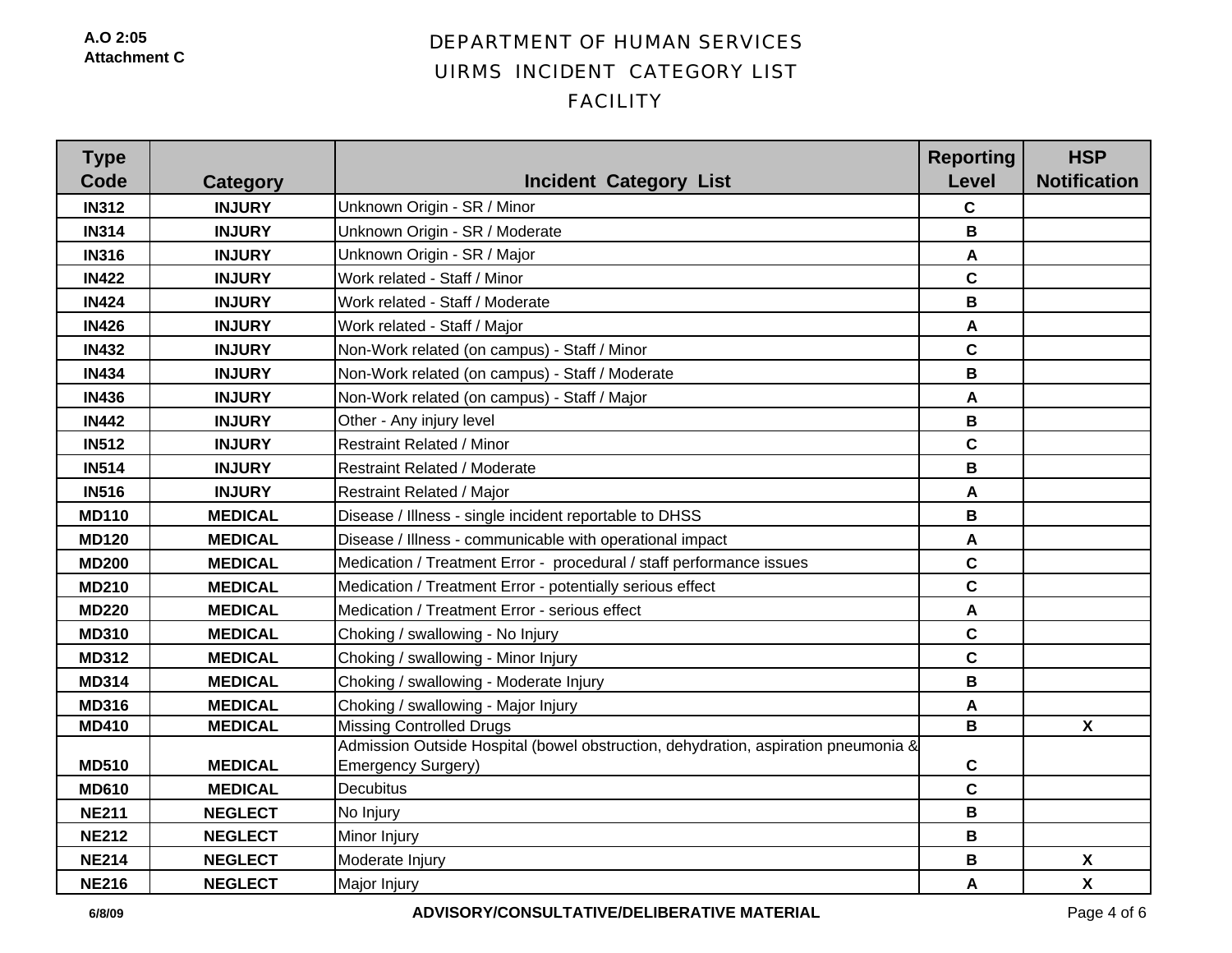| <b>Type</b><br>Code | Category                | <b>Incident Category List</b>                                                                                                                           | <b>Reporting</b><br><b>Level</b> | <b>HSP</b><br><b>Notification</b> |
|---------------------|-------------------------|---------------------------------------------------------------------------------------------------------------------------------------------------------|----------------------------------|-----------------------------------|
| <b>OP210</b>        | <b>OPERATIONAL</b>      | Discharged SR / incident occurring within 6 months                                                                                                      | $A+$                             |                                   |
| <b>OP310</b>        | <b>OPERATIONAL</b>      | Environmental incidents - spills / illegal dumping                                                                                                      | A                                | $\boldsymbol{\mathsf{X}}$         |
| <b>OP400</b>        | <b>OPERATIONAL</b>      | Emergency Evacuation drills indicating a problem                                                                                                        | $\mathbf c$                      | $\boldsymbol{\mathsf{X}}$         |
| <b>OP405</b>        | <b>OPERATIONAL</b>      | Fire - False alarms                                                                                                                                     | $\mathbf c$                      | $\boldsymbol{X}$                  |
| <b>OP410</b>        | <b>OPERATIONAL</b>      | Fire / Minor - extinguished by staff                                                                                                                    | В                                | $\boldsymbol{\mathsf{X}}$         |
| <b>OP420</b>        | <b>OPERATIONAL</b>      | Fire / Moderate - extinguished with outside assistance                                                                                                  | A                                | $\boldsymbol{\mathsf{X}}$         |
| <b>OP430</b>        | <b>OPERATIONAL</b>      | Fire / Major- resulting in damage and / or injuries                                                                                                     | $A+$                             | $\boldsymbol{\mathsf{X}}$         |
| <b>OP500</b>        | <b>OPERATIONAL</b>      | Unannounced / Unexpected site visit - non DHS entity                                                                                                    | B                                |                                   |
| <b>OP510</b>        | <b>OPERATIONAL</b>      | Operational Breakdown - utility outage or loss of use of equipment which may cause<br>a threat to life or safety and / or impact on facility operations | A                                | $\boldsymbol{X}$                  |
| <b>OP520</b>        | <b>OPERATIONAL</b>      | Mass Disturbances (i.e. riot) - involving 5 or more                                                                                                     | $A+$                             | $\boldsymbol{\mathsf{X}}$         |
| <b>OP530</b>        | <b>OPERATIONAL</b>      | Public Safety Issue - posing immediate threat to life / safety (i.e. natural disaster,<br>hostage taking, terroristic threats)                          | $A+$                             | $\boldsymbol{X}$                  |
| <b>OP540</b>        | <b>OPERATIONAL</b>      | Unexpected Staff Shortage - threat to life safety / operation                                                                                           | A                                |                                   |
| <b>OP550</b>        | <b>OPERATIONAL</b>      | Unexpected Staff Shortage - job action / strike                                                                                                         | $A+$                             | $\mathbf{x}$                      |
| <b>OP590</b>        | <b>OPERATIONAL</b>      | Media Interest - when no other incident category applies                                                                                                | $A+$                             |                                   |
| <b>OP710</b>        | <b>OPERATIONAL</b>      | Accidental destruction / damage of property - under \$500                                                                                               | $\mathbf C$                      |                                   |
| <b>OP715</b>        | <b>OPERATIONAL</b>      | Accidental destruction / damage of property- \$500 or more                                                                                              | В                                | X                                 |
| <b>OP720</b>        | <b>OPERATIONAL</b>      | Willful destruction / damage of property - under \$500                                                                                                  | $\mathbf c$                      |                                   |
| <b>OP725</b>        | <b>OPERATIONAL</b>      | Willful destruction / damage of property - \$500 or more                                                                                                | $\, {\bf B}$                     | $\pmb{\chi}$                      |
| <b>OP730</b>        | <b>OPERATIONAL</b>      | Theft / Loss of State, SR, Staff or Other's property - under \$500                                                                                      | $\mathbf c$                      | $\boldsymbol{\mathsf{X}}$         |
| <b>OP735</b>        | <b>OPERATIONAL</b>      | Theft / Loss of State, SR, Staff or Other's property - \$500 or more                                                                                    | B                                | $\boldsymbol{\mathsf{X}}$         |
| <b>OP911</b>        | <b>OPERATIONAL</b>      | False 911 calls                                                                                                                                         | $\mathbf{C}$                     | $\boldsymbol{X}$                  |
| <b>RE110</b>        | <b>RESTRAINT USE</b>    | Facility - Restraint implemented on a SR without an order or approved behavior plan<br>or in violation of an approved plan                              | $\mathbf c$                      |                                   |
| <b>RG110</b>        | <b>RIGHTS VIOLATION</b> | Alleged act not challenged                                                                                                                              | B                                |                                   |
| <b>RG210</b>        | <b>RIGHTS VIOLATION</b> | Alleged act challenged by legal or advocacy group                                                                                                       | A                                |                                   |
| <b>SA100</b>        | <b>SEXUAL ASSAULT</b>   | No SR involvement                                                                                                                                       | A                                | $\boldsymbol{\mathsf{X}}$         |
| <b>SA200</b>        | <b>SEXUAL ASSAULT</b>   | <b>SR Involvement</b>                                                                                                                                   | $A+$                             | $\boldsymbol{\mathsf{X}}$         |